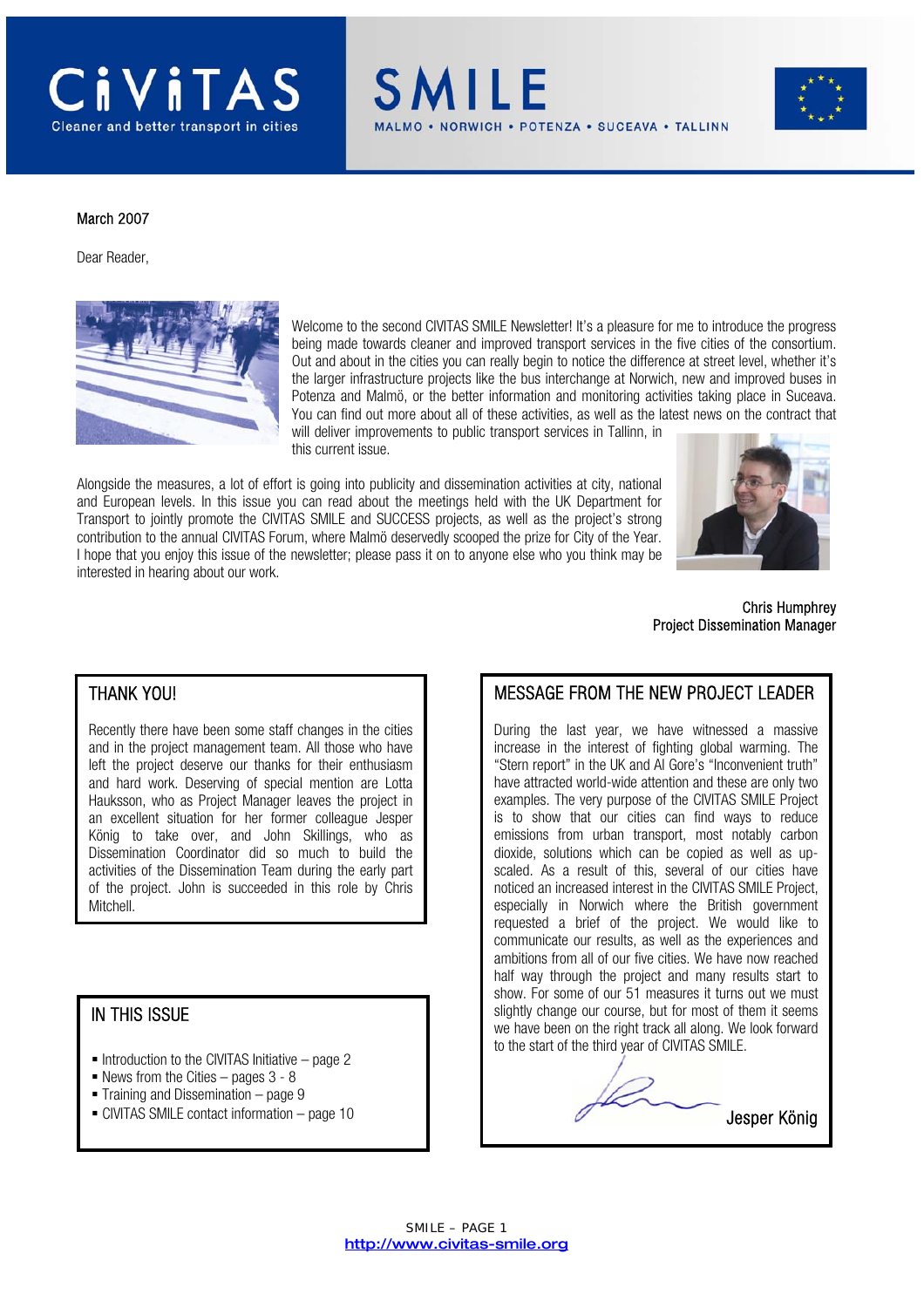





# **The Initiative for cleaner and better transport in cities CIVITAS – A European approach**

CIVITAS - cleaner and better transport in cities - stands for CIty–VITAlity–Sustainability. With the CIVITAS Initiative, the European Commission aims to generate a decisive breakthrough by supporting and evaluating the implementation of ambitious integrated sustainable urban transport strategies that should make a real difference to the welfare of European citizens.

The Initiative supports 8 projects involving 36 cities. In addition, more than 80 other cities are members of the CIVITAS Forum that provides a platform for the exchange of best practice, ideas and experiences. Find more information on the CIVITAS Initiative and on all projects at http://www.CIVITAS-initiative.eu The CIVITAS objectives are:

- to promote and implement sustainable, clean and (energy) efficient urban transport measures;
- to implement integrated packages of technology and policy measures in the field of energy and transport in 8 categories of measures;
- to build up critical mass and markets for innovation.

# **Sustainable urban transport for the Europe of tomorrow SMILE – Bringing CIVITAS onto the road**

CIVITAS SMILE provides the strategy to combine a set of measures to develop an intelligent, sustainable and intermodal city transport system, making it possible to live an active life independently of private car use and ownership.

The project addresses these issues by promoting bio-fuels, clean vehicles and intelligent travel from door to door in order to improve urban air quality, safety and security and increase the quality of life and health of all citizens, irrespective of social status or gender. The cities will work together to demonstrate and evaluate what is required to ensure the rapid deployment and take-off of clean urban transport systems in cities in the EU.

The objectives of CIVITAS SMILE are to improve urban air quality, create a sustainable, safe and flexible traffic system that improves the quality of life in two leading cities, Malmö (Sweden) and Norwich (UK), and in three follower sites, Tallinn (Estonia), Suceava (Romania) and Potenza (Italy). It will reverse the current trend of increased use and ownership of cars by promoting sustainable alternatives and stimulating efficient and clean city distribution of goods. CIVITAS SMILE brings together 29 partners in total who will implement 51 demonstration measures, which will reduce damaging emissions from city traffic. In the long run it aims to create a modal shift towards public transport, cycling and car-sharing.

The measures are divided into 8 work packages following the policies of the CIVITAS programme. The measures in CIVITAS SMILE are expected to have a significant impact in solving the problems of:

- dependency on fossil fuels
- competitiveness of clean vehicles and alternative fuels
- congestion in urban areas
- deteriorating environmental quality in the cities, i.e. air and noise
- security in the city
- social inclusion and equal opportunities
- road safety
- economic efficiency and competitiveness of the cities
- fall in the modal share of public transport

#### http://www.civitas-smile.org

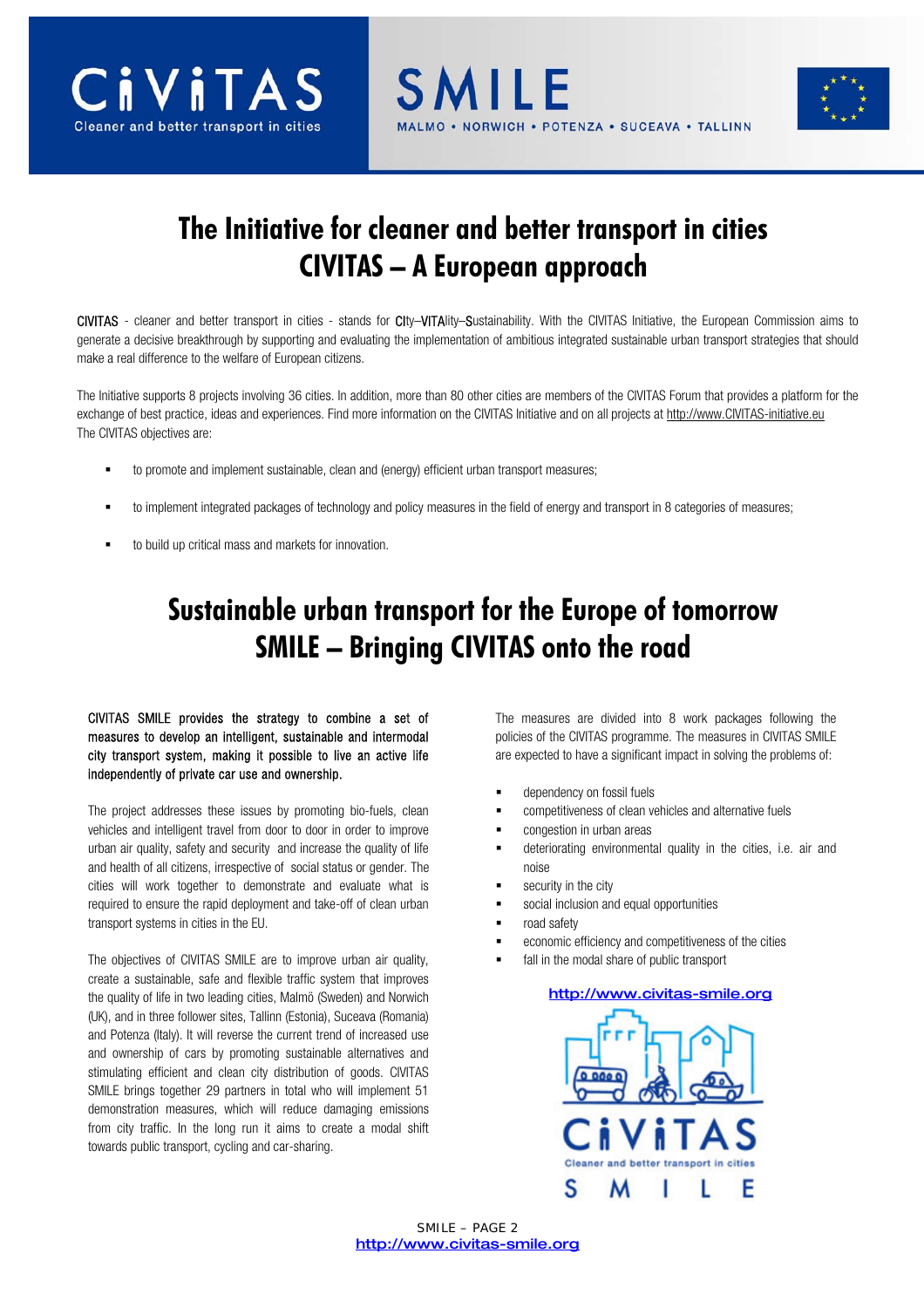# CiViTAS



# **News from the cities**











#### **SMILE at the Civitas Forum**

In September 2006, 23 representatives from Civitas SMILE attended the Civitas Forum in Burgos (Spain) to take part in discussions on the challenges of urban mobility and to hear about transport initiatives being implemented in cities in Europe and beyond. CIVITAS SMILE cities took an active role in the Forum, with presentations in the workshops on measures being carried out in Norwich, Suceava and Malmö. Jeremy Wiggin from Norwich City Council gave a presentation on "Delivering on-street ticketing: challenges faced and lessons learnt". Norwich is the first UK city to install stateof-the-art touch screen on-street ticket machines which issue tickets for multiple operators and are

able to give change. The presentation covered the whole process of installing the touch-screen machines from the tendering process to encouraging the public to use them. Dan Dura gave a presentation on "New Public Transport system in Suceava" which showed the work carried out in Suceava, such as the introduction of real time

Public transport information, timetable information in station and buses, variable message signs and the setting up of a mobility centre. Staffan Ivarsson from the City of Malmö gave a presentation on "Compressed Natural Gas city bus fleet in Malmö" which looked at the gas supply of the public transport buses. Indeed, in recognition of Malmö's work on promoting clean fuels and other measures such as the low emission zone and mobility management, the city of Malmö was awarded CIVITAS city of the year. The CIVITAS SMILE project also had the opportunity to promote and show the progress of the project through their stand, complete with poster boards on the project and marketing products such as the brochure, newsletter and booklets on each measure work package.



#### **Work to start on new bus interchange outside Norwich Rail Station**



Work to improve bus stops outside Norwich Rail Station for the benefit of passengers started in January 2007 for 12 weeks. The work involves building a new bus stop lay-by on the south side of Thorpe Road and a large sheltered waiting area between the bus stops on the station forecourt and Thorpe Road. Within the waiting area there will be seating for 15 people and two dedicated wheelchair spaces, a ticket vending machine for pre-purchasing bus tickets that will help reduce boarding times and a sign giving real-time information on bus arrival and departure times. Cycle facilities will also be improved outside the Rail Station. A new cycle shelter with 20 covered stands will be built in the existing cycle parking area on the station forecourt. To enable the works to take

place safely the station forecourt bus stop will be moved to a temporary position close to the steps leading from the station forecourt to Riverside, while the work takes place. At a later stage during the work, the Thorpe Road bus stops for both inbound and outbound services will be temporarily moved to positions further up Thorpe Road towards Lower Clarence Road to enable construction of the new bus lay-by.



### **Mobility Managers Board in Potenza**



After the appointment of Mobility Managers, the first MM Board started to work on topics related to mobility and sustainability. All organizations involved in Smile actions (public agencies, local hospital and university) appointed their own Mobility Manager. According to the Italian decree Sustainable Mobility in urban areas, they will manage all mobility issues regarding employees, in particular home-to-work trips, always holding to the principle of sustainability. Within Smile, they will be first recipients of training

activities, implement information campaigns towards employees and transfer needs in terms of mobility to the public authorities. Mobility Managers started to work jointly, under the direction of the Transport Councillor and the Area Mobility Manager, during the first session of the MM Board. In future months, as Smile activities enhance and other Municipality initiatives start, the MM Board will work harder to reach Smile objectives.



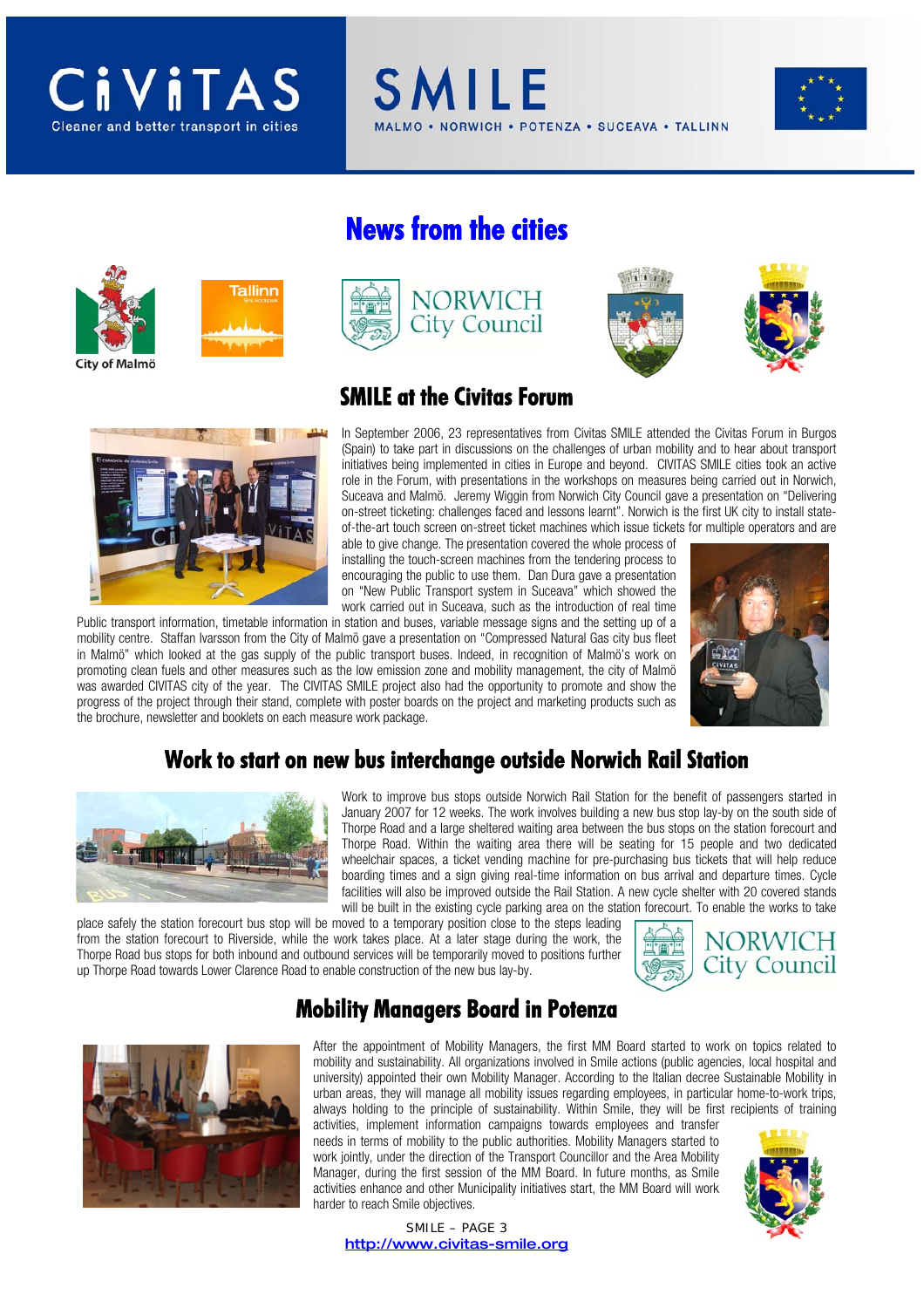

#### **Dissemination Activities in Suceava**

**SMILE** 

The introduction of 15 new buses in March 2006 was a significant step in the direction of promoting cleaner and better transport in Suceava city. This was maximised by structured information campaign, including leaflets, adverts in local newspapers, conferences and special local events. These campaigns were designed to have a considerable impact and relevance to citizens. The main aim of the information campaign was to highlight the meaning of sustainable mobility and in particular why it is central to the SMILE project and the measures taken to achieve it in the city. The public was also involved in an active way through discussions and inter-active consultations; moreover, one of the conferences at the City Hall resulted in articles being published in the local press. 4000 leaflets were produced and distributed, in the City Hall at the information point and within the bus stations along with CIVITAS postcards and buses carrying 2 posters (on the glass behind the driver and the lateral window). Information is available online, too, on a site disseminating news and on the City Hall website. The project team organised 12 meetings with teachers and students in schools and a high school in

NORWICH . POTENZA . SUCEAVA . TALLINN

Suceava. The meetings took place in the lecture halls of the institutions and participants received materials and discussed with the project team the importance of the protection of the environment and mobility management. An important local event took place on 22nd September when Suceava celebrated through a march the "Car Free Day", which gathered many education institutions, who together declared their wish to live a healthy and active life, independently of private car use and ownership. This event started in the low emission zone in the city centre, which is foreseen to become entirely restricted to cars. The Dissemination manager participated in a conference held in Budapest organised by ASTUTE team project and made the most of the opportunity discuss topics of interest to both projects, to transfer knowledge and best practice.





#### **Tallinn: Improvements to Public Transport**

Although Tallinn has had many problems as a result of a drawn-out procurement process, they are now ready to face a positive future, realising success is essential. A contract was finalised with AB Thoreb in December 2006. The Contract is five sided: The Contracting Entities are the City of Tallinn, Tallinn Bus Company (TAK), Tallinn Tram and Trolleybus Company (TTTK) and MRP Linna Liinid (MRP), and the Executor is AB Thoreb. Tallinn is now focussed to address their measures without further delays. The deadline for the performance of the works is 31 May 2008. By this date the following functioning items will be transferred to the Contracting Entity:

- public transport vehicle priority service system, which includes 26 intersections on 12 km of lanes reserved for public transport vehicles, 6 bus and 3 trolleybus lines and equipment for 63 TAK buses and 48 TTTK trolleybuses
- the passenger information system, which is based on GPS and contains modern internal and external information displays, sound notification systems and on board computers on 235 TAK buses (plus 20 trailers), 52 TTTK trams, 89 TTTK trolleybuses and 27 MRP buses.



#### **Timetables on your mobile phone in Malmö**



During an average week the public transport company Skånetrafiken receives about 200 000 visitors to their website. In order to reach an even bigger audience, with bus and train timetable information Skånetrafiken has launched a service "The Travel Planner" which is also for mobile phones. By opening an account at Skånetrafikens website called "My pages" every traveller can access all departure and arrival times for buses and trains directly to their mobile phones through mobile internet. In this simple way travellers can always access updated travel information. By using "My pages" commuters can also use a series of

special functions. For example, a commuter may create their own commuter timetables where they mark out their most common trips, making it faster to access relevant information. Another example is the function "My next trip" where the traveller even at the start page can gain access to their common trips and see if there are any delays. Via their mobile phone the commuter can access both The Travel Planner and My next trip. Connected to this Travel Planner Skånetrafiken has also launched a trial where passengers have the possibility to travel with digital tickets in their mobile phone, on the city buses in Malmö and Helsingborg.

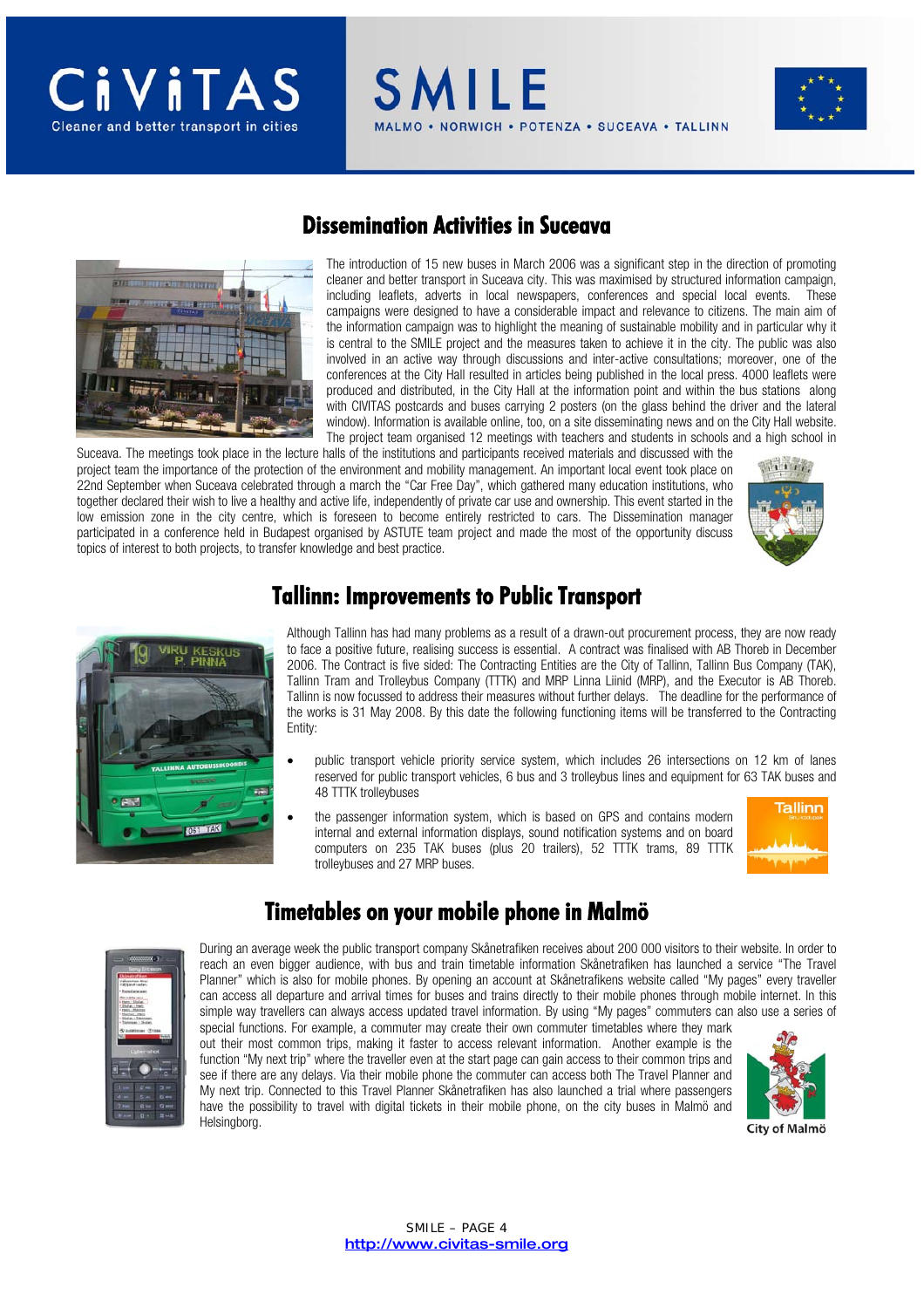**SMILE** NORWICH . POTENZA . SUCEAVA . TALLINN





#### **Anglian Coaches launch new Biofuel Buses in Norwich**

Anglian Bus is determined to minimise the environmental impact of their operations. By using biodiesel in their buses, Anglian is helping to reduce the emissions of carbon dioxide that are responsible for global warming and climate change. Just one bus can emit up to half a kilogram of carbon dioxide for every kilometre it travels. Anglian substitutes some of the diesel it uses with biodiesel. Biodiesel is made from plant oils such as rape seed oil by a simple chemical process - often after the oil has already been used first in some other way - in the preparation of food, for example. The biodiesel used in their bus is made from used vegetable oil. Because plants absorb carbon dioxide when they grow through the process known as photosynthesis, fuel made from plant oil is effectively recycling carbon dioxide already

in the atmosphere rather than adding new CO2. Hence using biodiesel does not add to carbon dioxide in the atmosphere (apart from a small component associated with the energy used in the manufacture of the biodiesel)





#### **Suceava Webcams**

Three new video-cameras have been mounted in three 'hot' locations; in areas where there is a lot of traffic and accidents occur. The locations were chosen in close collaboration with EPA Suceava, GEC Suceava and Traffic Police. The CCTV cameras have multiple benefits: supervising some road segments or junctions to detect incidents or cases of law infringements in real time; classification of vehicles; monitoring the visibility range and climate conditions. The cameras will also be useful in finding solutions to avoid congestion, increase traffic fluency, improve driver behaviour and optimise time keeping and journey duration of the new buses. The CCTV will also have an impact on public transport (PT) too; due to the technical characteristics they offer the possibility to better monitor the general traffic and PT in particular. All the information received from the systems will be sent through the internet to a server

which will make them available on VMSs displays and on the web page. The CCTV cameras are integrated into an online advanced management platform, designed to monitor the road traffic according to European standards. The online management platform is connected to a Control and Monitoring Centre, consisting of two software applications: application "main operator" (for remote supervising and configuring of the system of data acquisition) and GIS SetInfoMap, a digital map with important information about traffic that will be accessible through a link on Suceava City Hall website.



#### **Additional funds for ecological buses in Potenza**



The Municipality of Potenza will purchase ecological buses to supplement the urban buses fleet in the next couple of months. After broad market research and a survey in relation to filling stations for alternative fuels, Potenza decided to buy methane buses. The purchase of the vehicles has been delayed because additional funds are to be added to the budgeted 535.000 for the purchase of the buses. Thanks to this new contribution, the Municipality will introduce into the urban buses fleet more than 5 ecological buses. The Municipality is currently carrying out the necessary administrative procedures to enable the funds to become available. Some of the buses purchased will be used for the implementation of a Dial-a-Ride system operating on routes linking external districts to the town centre.





#### **Malmö gets 180 new city buses**

In the middle of August the first new city buses out of 180, were seen on the streets of Malmö. This Civitas SMILE measure will be finalized by the summer of 2007. The first 13 buses were put into circulation in mid-August 2006. All of them, both new and those renovated have alcohol-locks, air-conditioning as well as surveillance cameras to decrease vandalism and crime. Out of the 180 buses, 111 are completely new and 69 have been renovated. They all run on gas, which will decrease emissions compared to diesel driven buses and improve the urban environment.



**City of Malmö** 

SMILE – PAGE 5 http://www.civitas-smile.org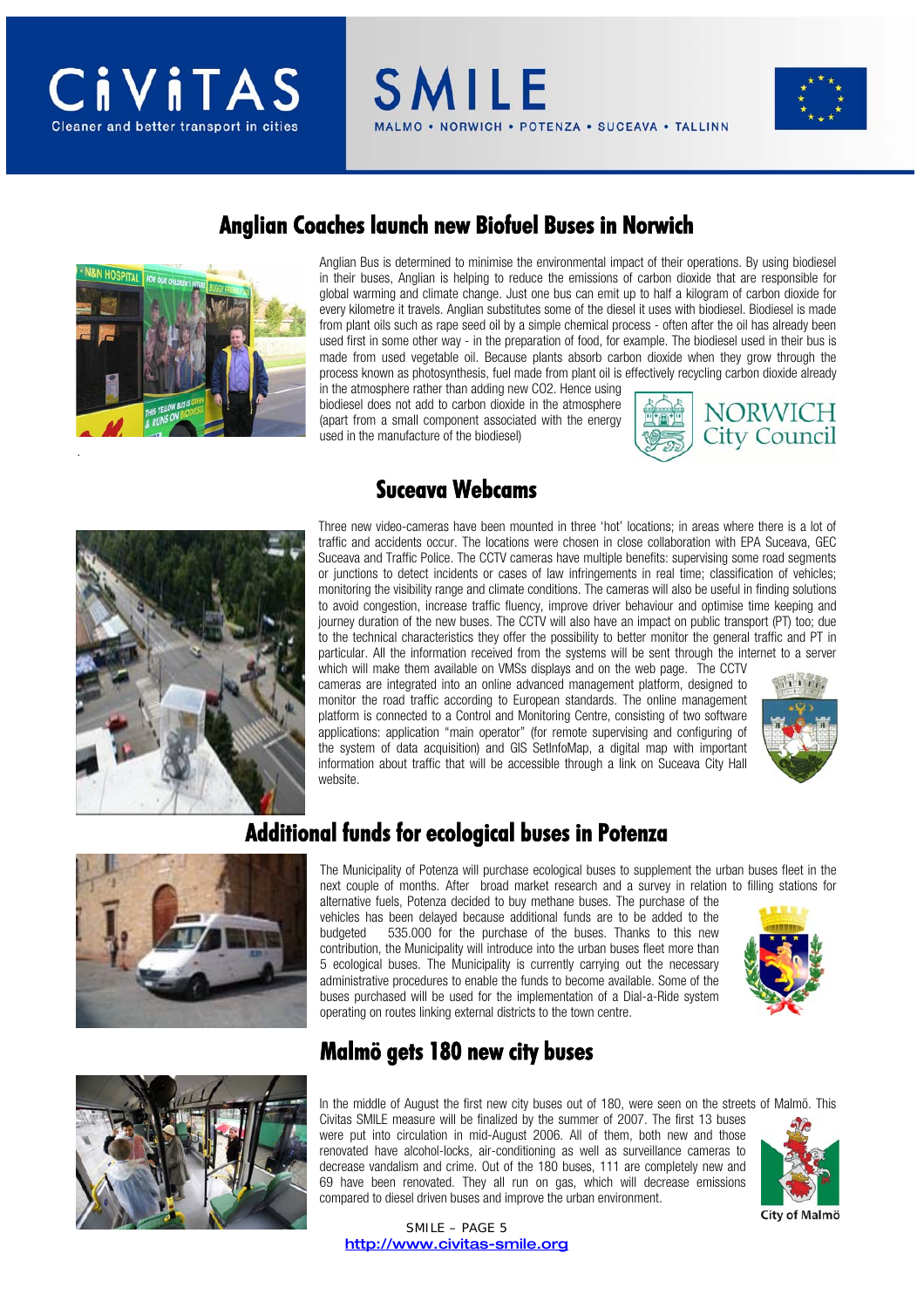NORWICH . POTENZA . SUCEAVA . TALLINN



#### **Shop and Go in Norwich**

**SMILE** 

Norfolk County Council, in partnership with Norfolk County Services trialled a new 'Shop & Go' service in December, between Norwich's The Mall shopping centre and the Harford park & ride site. The 'Shop & Go' service allowed weekday users of the Harford park & ride site - both commuters and day shoppers to ferry their morning shopping back to Harford park & ride at lunchtime, so they could carry on shopping or return to work bag free in the afternoon and did not have to carry it on the bus after work. Users of the service simply dropped off their shopping purchases at a collection point at The Mall. The shopping bags were sealed in secure crates, the contents logged and receipted and for a fee of £1.00 were safely transferred back to the enquiry office at the Harford park & ride site, for collection at the office when users returned to the park & ride site at the end of the day. 'Shop & Go' customers were able to drop their shopping off at the collection point on Level 3 in the Castle Mall for hourly transfers between 10:30 and 15:30, Monday to Friday. Councillor Adrian Gunson, Norfolk County Council's Cabinet member for Planning and Transportation, predicted: "The 'Shop & Go' trial will make shopping

by bus much easier and will provide an additional incentive for the public to use Harford park & ride during the busy festive shopping period. "I am sure the service will not only ease people's ability to do their Christmas shopping, and reduce the need for people to park close to the city centre for major shopping trips. This in turn will in turn help to ease city centre congestion." The 'Shop & Go' service initially operated until Friday 5 January to coincide with the main Christmas and New Year sales period. The trial was successful and there are plans in cooperation with a department store to operate another 'Shop & Go' service from Easter 2007.





#### **Suceava Project progress - evaluation activity**

The progress of the SMILE project is visible throughout the city, both at the level of the citizen and in terms of procurement of new long-lasting equipment. Evaluation and dissemination are both in process. The evaluation team has designed three questionnaires; one for the general public, one for residents in the affected area and one for PT passengers. One of the questionnaires referred to LPG car users and was devised to assess the quality of this fuel and the durability of the engines of cars fuelled with this alternative fuel. This activity was mainly deployed in petrol stations that sell LPG fuel and at the same time promoted alternative vehicles. The second questionnaire targeted the entire local community, with reference to the European project's visibility, the public's perception of these

projects, their understanding of environmental issues and new concepts such as alternative and clean fuels, "park and ride", "park and walk" and PT and general road traffic issue. This questionnaire helped to determine the impact of our dissemination activities and to assess the project's impact in terms of stakeholders' indicators, in comparison with the baseline situation. The 3rd questionnaire referred to the PT vehicles and the new buses (performance, security, comfort, timetable, routes etc) and also gave citizens the opportunity to express their opinions on future improvements of PT.





#### **Coming soon to Potenza**

Potenza's official website for SMILE is now online! The link on Potenza's website (www.comune.potenza.it/civitas) enables all citizens to receive more information about CIVITAS, SMILE, partners, measures and events. Simple pages and clear contents enable every citizen to enter into SMILE's world and have access to up-to-date information as well as having the opportunity to give their comments and feedback on the initiative. Further dissemination of SMILE is carried out through presentations of Potenza's experience at many events on the theme of sustainable mobility. Our site manager, Alessandra Improta gave a report on the implementation of SMILE measures to the Italian partnership last November in Naples. Images of what's going on in Potenza

have been shown during a meeting on the topic "The firms to travel without polluting", at the annual event of FuturoRemoto, dedicated this year to the world of travelling in the name of sustainability. A pocket brochure will be distributed in Potenza for people who do not use the internet as a way of sharing information and objectives. This will help make them more familiar with European efforts to build healthy cities and give them a precious instrument to learn more about mobility and sustainability.

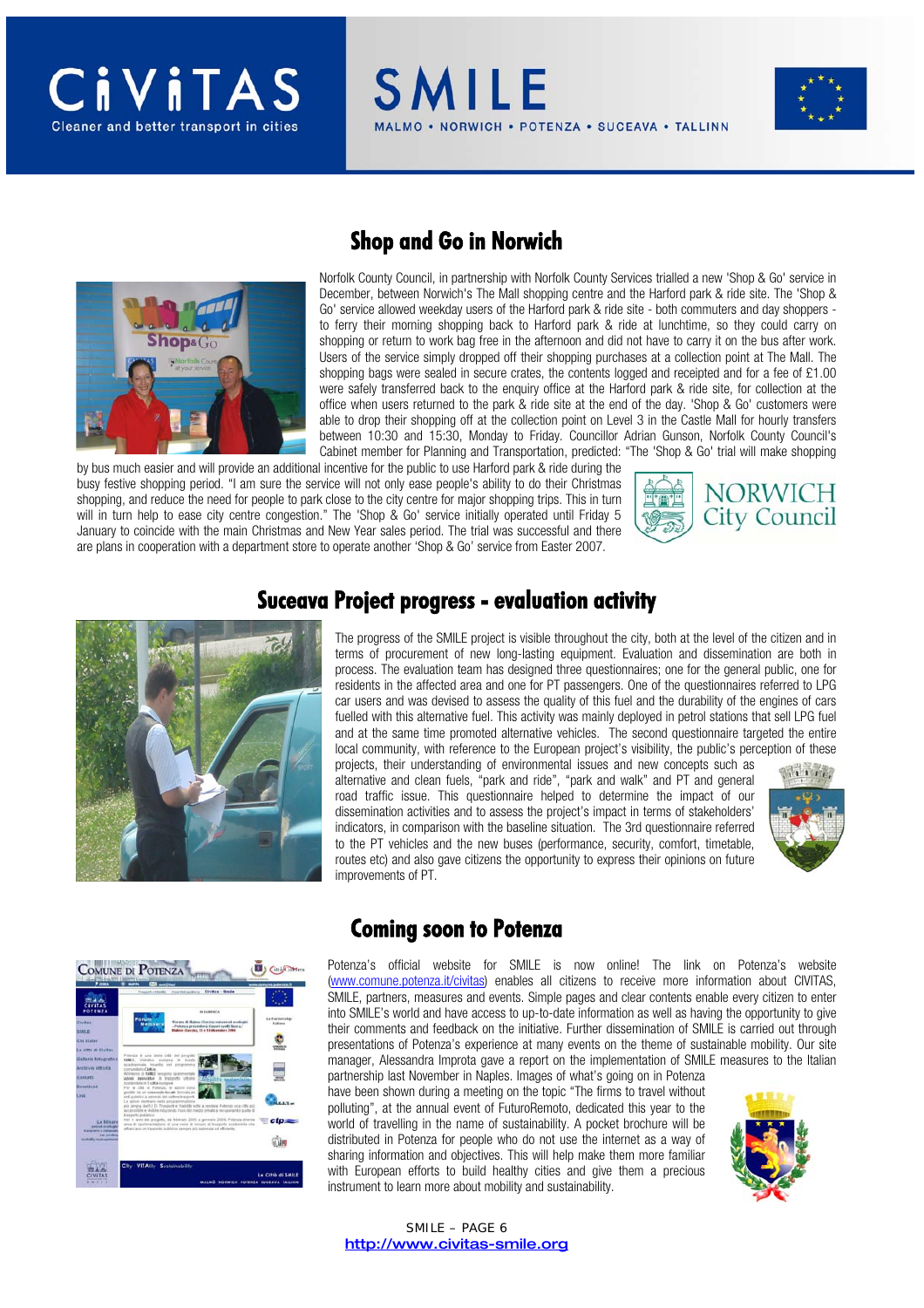

#### **UMAS in Malmö focuses on clean vehicles**

**SMILE** 

Within CIVITAS SMILE the University hospital in Malmö, UMAS has changed half of their vehicle fleet to clean vehicles. Stefan Sjöholm works as a janitor at UMAS and drives one of the first natural gas vehicles at the hospital and has only good experiences to report: "It has worked out very well, it's actually no different to an ordinary car." The UMAS Transport Services has 2 electric cars, 4 ethanol cars and most recently a natural gas driven car, a Volkswagen Caddy. Within CIVITAS SMILE support has been provided to purchase natural gas vehicles. The extra cost for buying a natural gas vehicle is about 30 000 Swedish crowns (3000 ). "Today ethanol vehicles are not much more expensive than ordinary vehicles", says Göran Ericsson from UMAS Transport Services. UMAS do not own the vehicles, they are leased from Handelsbanken and there have been no problems leasing

NORWICH . POTENZA . SUCEAVA . TALLINN

clean vehicles. The natural gas powered mini-lorry will help Stefan Sjöholm carry out his work with maintenance at UMAS buildings and facilities. The natural gas vehicle has the same acceleration and speed as a regular car and Stefan reports "The only difference really is an odd sound when

you start the car, but it runs perfectly. Filling the car with natural and biogas in Malmö is not a problem as the energy company E.ON has several gas filling stations. The big difference is that cars running on biogas do not add any extra carbon dioxide to the atmosphere and there are also economic benefits. We save some money, and we get a cleaner environment."



#### **City Car Club Launched in Norwich**



A revolutionary green car club scheme was launched in Norwich city centre in November which allows Norwich residents access to cars for as little as £2.80-an-hour. The official launch generated media attention with local news channels, radio stations and local newspapers showing an interest. This helped to generate more than 300 enquiries to CityCarClub (CCC) about membership. Once signed up as a member you can book the cars on the internet at www.citycarclub.co.uk or by telephone. Then you simply open the doors with your personal smart card, enter your PIN number and drive away. When you have finished with the car you just bring it back to its designated parking bay, lock the doors, and that's it. Generally members cut down on unnecessary car journeys by 35% after they join. Across the 200 strong CCC fleet based all around cities around the UK an estimated 2000 tones of CO2 emissions are saved, the equivalent of 530 flights to Australia. Security precautions are very important and only preregistered fully paid up users can have access to the system. A "SMART" card is allocated per user, together with password protection. Cars can only be pre-booked, with journey start times and journey destinations. The location of available cars is then given to the validated subscriber. The actual car

modem is simultaneously activated and will only respond to a successful transacted SMART card booking for the member to access the vehicle. The car immobiliser cannot be deactivated with the SMART card located in the dashboard modem and "password" activated. The car journey is recorded by satellite control which verifies the journey and debits the cost against the member credited balance at the end of the journey. There is full indemnity insurance for users of the cars.



### **SunFleet shows the way with car sharing sites in Malmö**



Last year SunFleet started the first two commercially based car sharing sites in Malmö. SunFleet run car sharing sites with clean vehicles and there are big plans for the future. The concept of SunFleet is unique; the cars are used for as many hours a day as possible- therefore serving several different groups of users. SunFleet established the car sharing sites after liaison with local businesses, and since spring 2006 they have also opened the sites to private persons. In this way they can keep the vehicles running around the clock at a small cost. "The weekend prices for private individuals are especially favourable", says Caroline Jiborn of SunFleet Malmö who also emphasised the advantage of the car sharing site. Namely, as a private person you do not need to worry about expensive parking fees, washing, maintenance and insurance. For those that do not need their car every day, they can save a lot of money as they avoid the hassle of keeping a car in the city. There are also benefits for

companies: They can avoid a lot of administrative tasks for their company cars such as services and insurance. Traditional company cars are not used for many hours a day, which is ineffective and also encourages people to use their private cars in their work causing more problems. SunFleet is owned by the car hire company Hertz who are only running clean vehicles in Malmö. The cars are from Volvo and run on natural and biogas or ethanol. Since the late nineties, SunFleet have only used clean vehicles. This market is growing stronger and SunFleet want to expand across Scandinavia and then to the rest of Europe. www.sunfleet.com

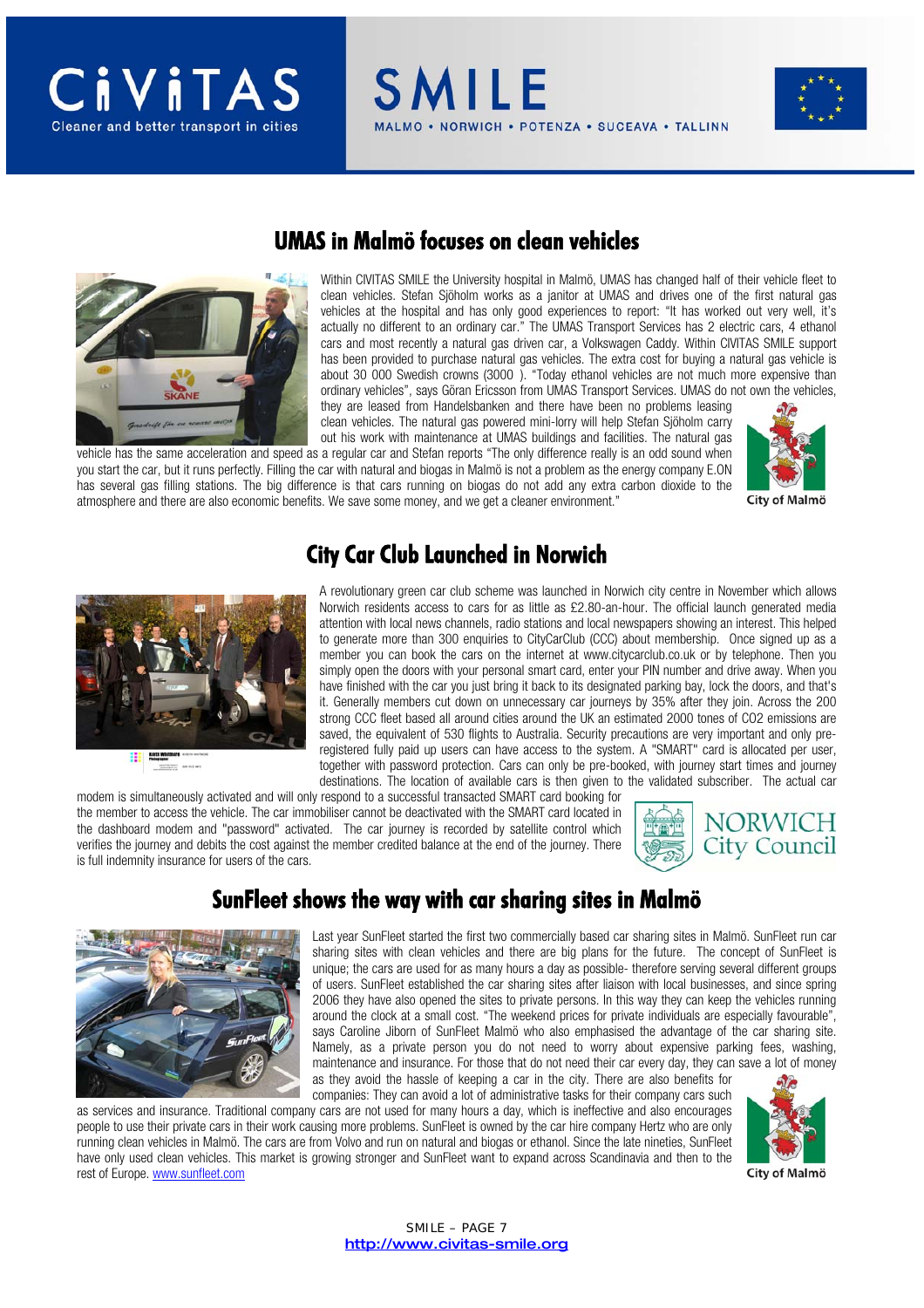

**SMILE** NORWICH . POTENZA . SUCEAVA . TALLINN



# Cheese CAPP ID 近新 国

#### **Commuter trips questionnaire in Potenza**

Employees of public agencies, the hospital and university are completing questionnaires with data about their home-to-work trips. The results will be used to design and implement the car pooling service. Almost 1200 questionnaires have been distributed to local public agencies, hospital, university employees (and more will be given to other agencies workers) to gather data about hometo-work trips. Data are charged is inputted into the software managing the car pooling service. Once the data is inputted it will determine "ideal crews" of people sharing the same origin-destination place / working hours who are willing to use the same vehicle to go to their workplace. Thanks to Smile, less private vehicles will be used within the town, resulting in the improvement of improve air quality.





#### **Variable Message Signs in Suceava**

The VMS equipment in the historical, representative zone of the city monitors an area seriously affected by traffic congestion which has led to a rise in pollution and noise levels and a poor quality of life. Two other VMSs are installed in two demo places, one at the end of the Low Emission Zone and the other one at the roundabout near the eastern entrance to the city. A third VMS has recently been installed and offering, due to its technical structure, qualitative data about three pollutant factors: CO, NO2 and SO2. Quantitative data is stored and is processed, with cooperation from EPA Suceava, which has a fixed station in that area, too. The display offers information about temperature, date and time, to assist in making a general analysis, at a certain time unit period. Thus, this VMS is a precise tool to continuously measure the level of pollution

indicators, to determine the degree in which traffic (at that point) is generating environmental problems, and at the same time, to measure the impact of the SMILE project measures. VMSs are a very reliable support for real time information, because of the obviousness of their location and visibility; no one can pass them by without being aware of their existence and use. Therefore, they will have a significant impact on increasing public acceptance and awareness of the need to protect the environment and improve quality of. In the future, when the Mobility Centre is established, VMSs will have an extra "task" to delivering information collected centrally at the City Hall.



#### **Information network for Local Pubic Transport Company (LTC) in Suceava**



In order to increase the patronage of local transport, LTC staff established a route plan with eight routes of which four have been declared Eco-routes and only buses equipped with EURO 3 engines will operate on those routes. One of the routes is the subject of more radical provisions as in the future cars will be prohibited, creating a pedestrianised area. The buses operate a pre-established viable timetable, appropriate to the number of passengers and their travel needs. Information on PT is transmitted through boards with maps and routes, displayed in all 37 bus stations and inside buses. This together with the distribution of leaflets containing basic information has led to a steady increase in the total number of passengers. The new public transport system is designed to be more attractive and the new bus drivers have been trained and now have eco-driving skills. Their training included technical information regarding the buses as well as good driving behaviour and good customer service. Drivers

are now partially responsible for good patronage of buses and their performance is continually monitored. A traffic study was carried out and identified the possibility of providing lanes exclusively for buses as well as special priority at traffic lights at intersections The traffic study reveals other possibilities to create adjacent roads and new parking facilities and, at the same time, intersections are being modernised and are being equipped with traffic lights that will operate in the future in a "green way" system. A new ticketing system has been tested in collaboration with the local



partner GEC Bucovina, which has the patent for such a system. This new integrated ticketing system will simplify the process. In this way, passengers' needs will be better and promptly served if they acknowledge the new PT plan.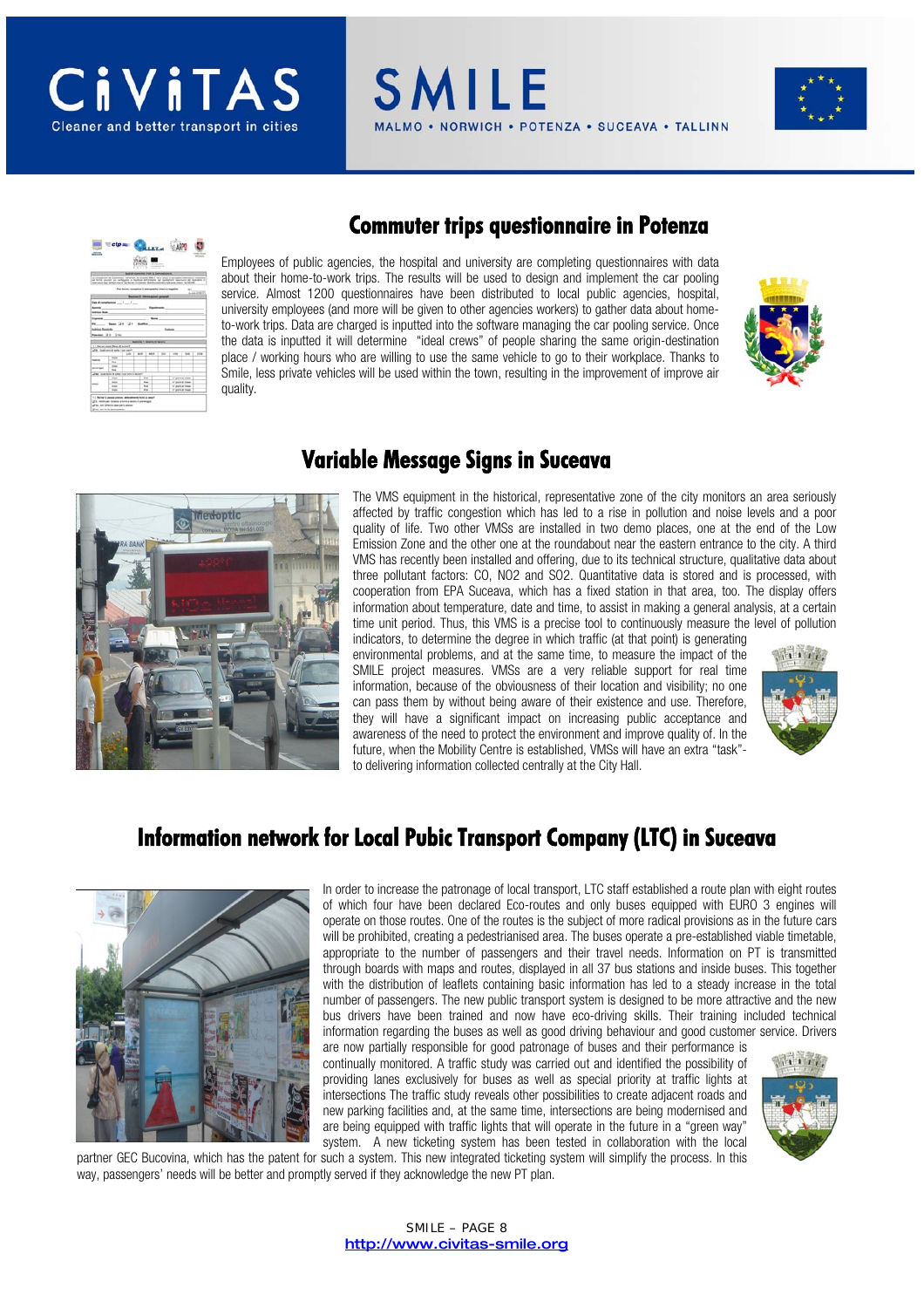

SMILE **VORWICH • POTENZA • SUCEAVA • TALLINN** 



### **Training and Dissemination**

#### **Alternative fuels are key to a cleaner future for Europe's cities**

In December 2006 more than thirty delegates from Italy, Great Britain, Romania, Estonia and Sweden gathered in Malmö to discuss the topic of Clean Vehicles in Europe today. Although fuels derived from plants and waste matter can significantly reduce the harmful emissions produced by transport, factors such as world fuel prices, a lack of supply infrastructure and the choices of car buyers are inhibiting further developments in Europe. Therefore, if the goal of 'clean transport' in European cities is to be successfully realised, a closer degree of cooperation between governments, industry and citizens is required. This was one of the conclusions from a two-day training workshop on the subject of clean vehicles and their fuels held in Malmö, Sweden on December 13-14 2006. The event, organised by Transport and Travel Research in conjunction with the City of Malmö, was delivered as part of the training programme for the CIVITAS SMILE project.. The workshop gave delegates the opportunity to share knowledge, identify barriers and learn about good practice from presentations, site visits and case studies. The first day focused on the situation in Sweden, including clean transport initiatives in Malmö and the long-term potential of using biogas from waste and crops as a fue. Two site visits held. The light vehicle group visited the city's clean car pool and depot. The heavy vehicle group visited the public transport company Skånetrafiken and their bus depot, and the energy company E.ON and their natural/bio gas filling station.

The following day Niklas Gustafsson, from Volvo Cars presented an overview of the company's past and future developments in clean vehicle production. Other informative presentations were given on dissemination activities relating to clean fuels and transport in Malmö and the Skåne region, and on developments in the UK. A final session summed up the main points raised at the workshop identifying barriers and potential solutions. Presentations from the workshop are available at

http://www.malmo.se/gatortorgtrafik/hallbaratransporter/smile/nyhetsarkiv/nyhetsarkivsmile/5.4b4584d210f778465c480003427.html

#### **CIVITAS initiative presented to The Department of Transport**

A joint delegation of CIVITAS UK cities, or 'Task Force', presented their progress and plans to representatives of national, regional and local government at a meeting in January. The Task Force, comprising representatives from Norwich (CIVITAS SMILE) and Preston (CIVITAS SUCCESS), met with officials in London. In attendance were Department for Transport staff, regional officers and representatives from local government, including some cities who are considering a bid for Civitas Plus.



The presentation was given jointly by Chris Mitchell (WP4 Coordinator CIVITAS SMILE), Chris Kutesko (former European Officer who was involved in putting the Norwich bid together), David Sprunt (Site Manager CIVITAS SMILE Norwich) and Stuart Wrigley and Howerd Booth (Site Co-ordinator & Project Manager CIVITAS SUCCESS Preston). The

presentation covered how the bids were put together for Civitas II, its overall aims and objectives, and then more specifically on the cutting edge measures being pursued by Norwich & Preston.



There was good level of interest from all parties at the meeting with many questions asked both during and at the end of the presentations. It was possible during the presentation /discussion to put forward some of the problems and issues associated with the development of innovative and exciting projects of the type being taken forward through Civitas, in particular, in relation to the ongoing funding requirements post Civitas and how central government might assist in this respect.

Invitations were extended to all at the meeting to attend workshops at the Norwich Consortium Meeting and to both Norwich and Preston to discuss in more detail specific measures and for assistance to those cities now making bids for Civitas Plus. As an immediate measure of the success of the meeting Norwich has already received requests from the DfT to attend their workshops and also from bid cities to come and discuss their bids.